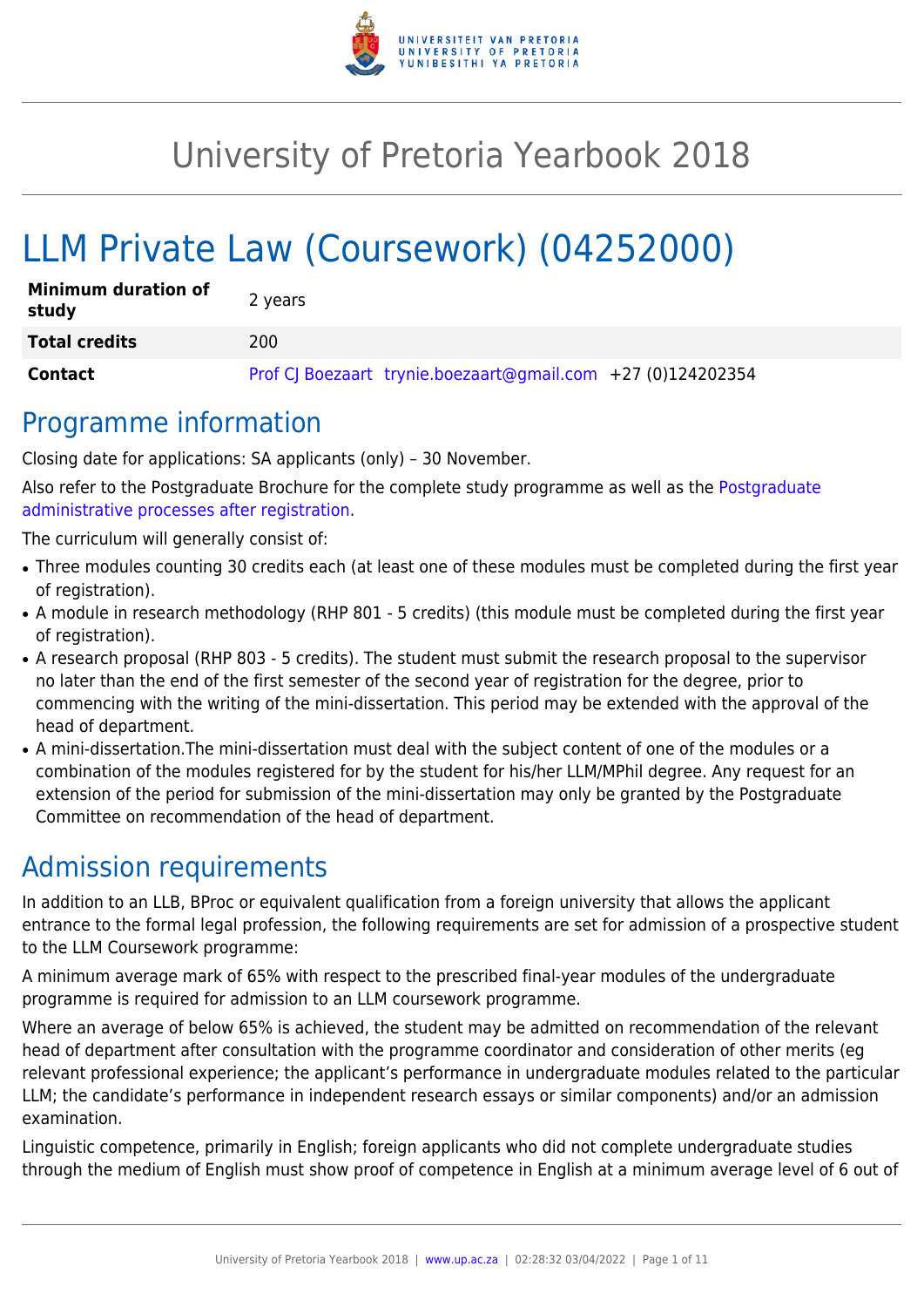

10 for IELTS or a minimum total score of 83 in TOEFL calculated as follows: reading 21, listening 17, speaking 23 and writing 22. In any other instance where there is doubt as to the English linguistic competence of an applicant, the Dean may require the same proof as prescribed for foreign applicants.

Foreign qualifications are subject to SAQA evaluation. (Some LLM coursework programmes or modules as indicated in the yearbook may only be available to students who hold a relevant South African legal qualification.)

Even though a student may comply with the above requirements, the Dean may, on the recommendation of the head of department presenting a specific degree or module, refuse to accept a prospective student for any LLM programme if such a student's performance in the chosen modules or field of study during undergraduate study was not satisfactory. Alternatively, the Dean could set additional requirements with a view to admission.

An admission examination may also be required in respect of a particular programme or module.

## Other programme-specific information

#### **Mini-dissertation**

- The mini-dissertation must comprise 13 000 15 000 words including footnotes but excluding the list of contents and the bibliography
- The examination copies of the mini-dissertation to send out to the external examiners must be submitted to Student Administration not later than the end of October for the Autumn Graduation Ceremony, end of April for the Spring Graduation Ceremony. A final electronic version must be submitted to Student Administration on or before 15 February for the Autumn Graduation Ceremony, 15 July for the Spring Graduation Ceremony after the evaluation of the examination copies of the mini-dissertation to comply with degree requirements.

## Examinations and pass requirements

In the event of having failed all modules during a particular year of study, a student will only be allowed to continue with his/her studies with the consent of the Postgraduate Committee.

Although no supplementary examination will be granted with regard to LLM and MPhil modules, the General Regulations and rules apply with regard to special and ancillary examinations.

### Research information

The relevant head of department must recommend a supervisor and title for a mini-dissertation and these must be approved by the Postgraduate Committee. The mini-dissertation must be assessed and finalised as set out in the Faculty Board-approved LLM/MPhil Policy Document of the Faculty.

Mini-dissertations, where required, must be submitted in the format determined by the supervisor and approved by the Postgraduate Committee. The supervisor may likewise, subject to the approval of the Postgraduate Committee, also determine the research topic and the scope of the proposed research. (Refer to the [Faculty of](http://www.up.ac.za/media/shared/10/ZP_Files/faculty-regulations-for-the-mini-dissertation.zp124872.pdf) [Law regulations regarding mini-dissertations](http://www.up.ac.za/media/shared/10/ZP_Files/faculty-regulations-for-the-mini-dissertation.zp124872.pdf) and also [Postgraduate administrative processes brochure for the](http://www.up.ac.za/media/shared/10/ZP_Files/post-graduate-administrative-processes-brochures-for-the-faculty-web.zp124870.pdf) [Faculty](http://www.up.ac.za/media/shared/10/ZP_Files/post-graduate-administrative-processes-brochures-for-the-faculty-web.zp124870.pdf))

## Pass with distinction

For the degree to be awarded with distinction a student must obtain an average of at least 75% for all the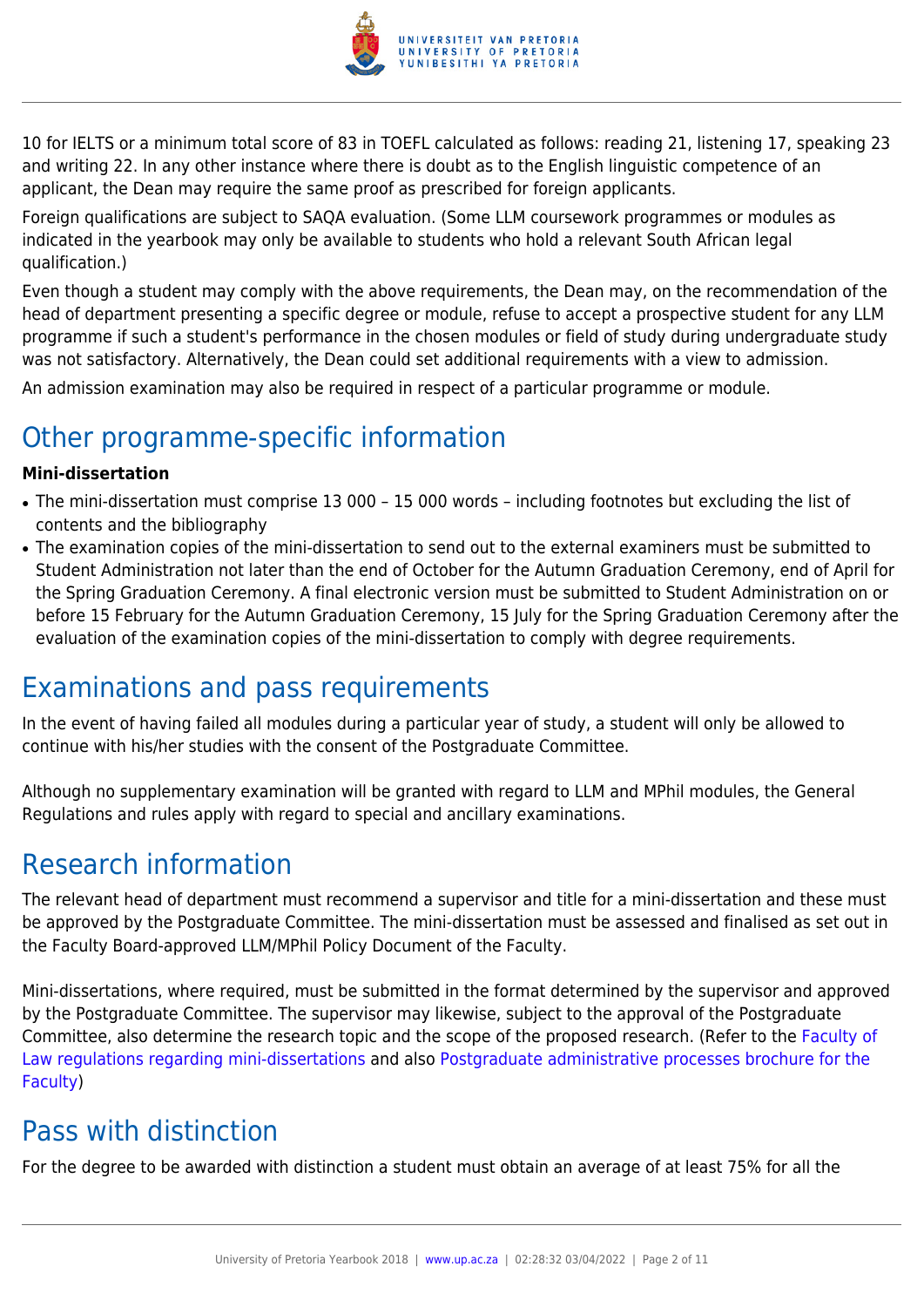

coursework modules, as well as a minimum of 75% for the mini-dissertation. The modules must have been written for the first time.

### General information

#### Period of registration

The duration of the programme will in general be four semesters (2 years) but may be completed within two semesters (1 year) where possible, subject to fulfilment of all the requirements for the degree and payment of the full amount prescribed for the LLM degree. Programmes may also be structured to allow for one year of study only. The one- or two-year period may only be extended by the Postgraduate Committee on recommendation of the Head of Department based on good reason shown and if it is clear that the student will be able to complete the programme in a further year of study.

#### **Language of tuition**

The official language of tuition is English. However, should circumstances allow it, an LLM module may be presented in Afrikaans. The dean, in consultation with the relevant head of department, determines the language of tuition.

#### **Limiting of modules on offer in a particular academic year and availability to foreign students**

The dean determines which modules will be presented each year, taking into consideration the availability of lecturing personnel, space and financial implications and/or other circumstances. The dean may, on recommendation of the relevant head of department, determine the maximum number of registrations for a specific elective module in terms of the prescribed guidelines. The dean may also, on recommendation of the relevant head of department, determine that a particular LLM module will not be offered where on the first day of lectures four or fewer students are registered for such module.

#### **Re-registration for modules**

A student may not register more than twice for the same module. In order to pass a module the student must obtain a final mark of 50%.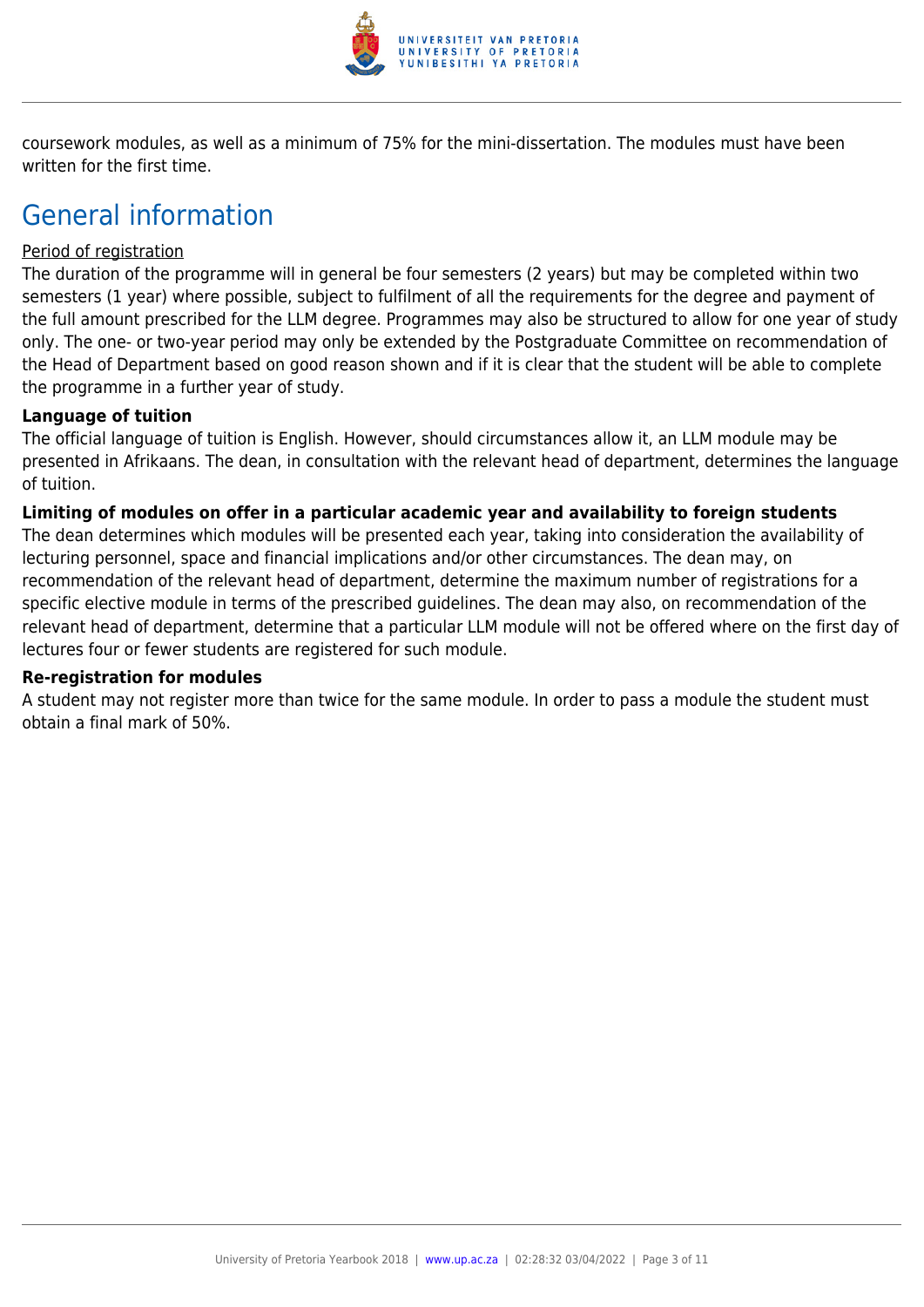

### Curriculum: Year 1

**Minimum credits: 200**

### **Core modules**

#### **Aspects of the law of succession 801 (ASC 801)**

| <b>Module credits</b>         | 30.00                                       |
|-------------------------------|---------------------------------------------|
| <b>Prerequisites</b>          | No prerequisites.                           |
| <b>Contact time</b>           | 2 lectures per week                         |
| <b>Language of tuition</b>    | Afrikaans and English are used in one class |
| <b>Department</b>             | Private Law                                 |
| <b>Period of presentation</b> | Semester 1 or Semester 2                    |

#### **Module content**

- (a) General principles of intestate and testate succession
- (b) Formalities and incorporation by reference
- (c) Power of condonation
- (d) Influence of the Constitution on succession
- (e) Pactum successorium and massing
- (f) Aspects of revocation and revival of wills
- (g) Testamentary capacity and capacity to benefit

#### **Aspects of the law of trusts 802 (AVT 802)**

| <b>Module credits</b>         | 30.00                                       |
|-------------------------------|---------------------------------------------|
| <b>Prerequisites</b>          | No prerequisites.                           |
| <b>Contact time</b>           | 2 lectures per week                         |
| <b>Language of tuition</b>    | Afrikaans and English are used in one class |
| <b>Department</b>             | Private Law                                 |
| <b>Period of presentation</b> | Semester 1 or Semester 2                    |

#### **Module content**

- (a) The basic trust-idea and the importance thereof in the formation and administration of trusts
- (b) The trust and other legal institutions; anomalies in the law of trusts
- (c) Essentialia of the trust with the emphasis on problems identified in case law
- (d) The juridical construction of the inter vivos trust a critical evaluation
- (e) The protection of trust beneficiaries with specific reference to the so-called "core elements" of the trust
- (f) Parties to the trust
- (g) The trust and taxation
- (h) The trust as instrument in estate planning

#### **Recognised and alternative life-partnerships 802 (EAL 802)**

**Module credits** 30.00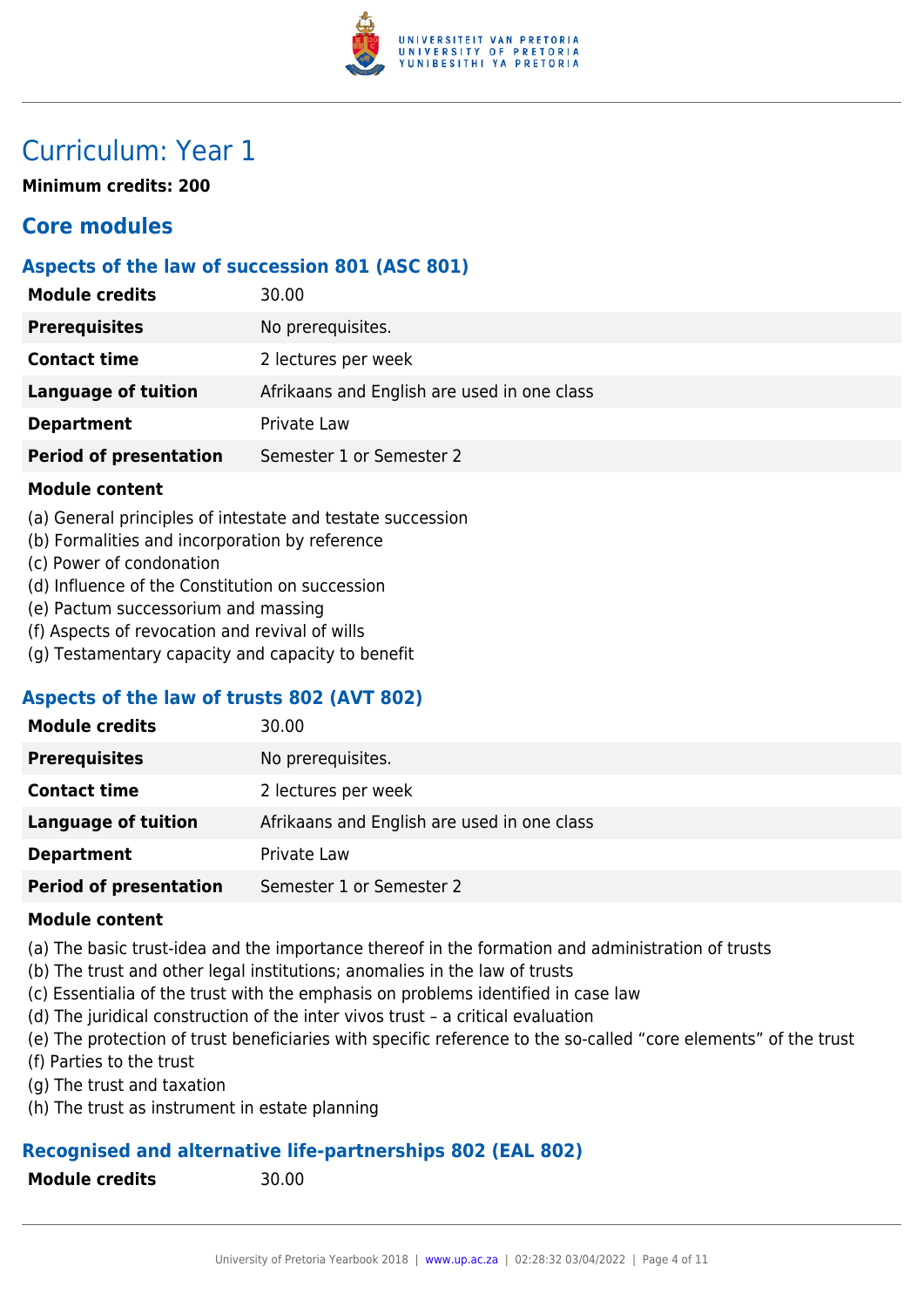

| <b>Prerequisites</b>          | No prerequisites.                           |
|-------------------------------|---------------------------------------------|
| <b>Contact time</b>           | 2 lectures per week                         |
| Language of tuition           | Afrikaans and English are used in one class |
| <b>Department</b>             | Private Law                                 |
| <b>Period of presentation</b> | Semester 1                                  |
|                               |                                             |

- (a) Civil unions
- (b) Customary marriages
- (c) Religious marriages
- (d) Other/alternative life partnerships

#### **Capita selecta of the general principles of the law of contract 801 (GPC 801)**

| <b>Module credits</b>         | 30.00                          |
|-------------------------------|--------------------------------|
| <b>Prerequisites</b>          | No prerequisites.              |
| <b>Contact time</b>           | 2 lectures per week            |
| <b>Language of tuition</b>    | Module is presented in English |
| <b>Department</b>             | Private Law                    |
| <b>Period of presentation</b> | Semester 1                     |

#### **Module content**

- (a) Overview of the conclusion of contracts.
- (b) Consensus and factors that influence consensus
- (c) Time and place of conclusion of contracts
- (d) Effect of the constitution on contracts
- (e) Overview of breach of contract and remedies
- (f) Cancellation as remedy for breach of contract
- (g) Damages

#### **Aspects of private law pertaining to children 801 (PLC 801)**

| <b>Module credits</b>         | 30.00                                       |
|-------------------------------|---------------------------------------------|
| <b>Prerequisites</b>          | No prerequisites.                           |
| <b>Contact time</b>           | 2 lectures per week                         |
| <b>Language of tuition</b>    | Afrikaans and English are used in one class |
| <b>Department</b>             | Private Law                                 |
| <b>Period of presentation</b> | Semester 1                                  |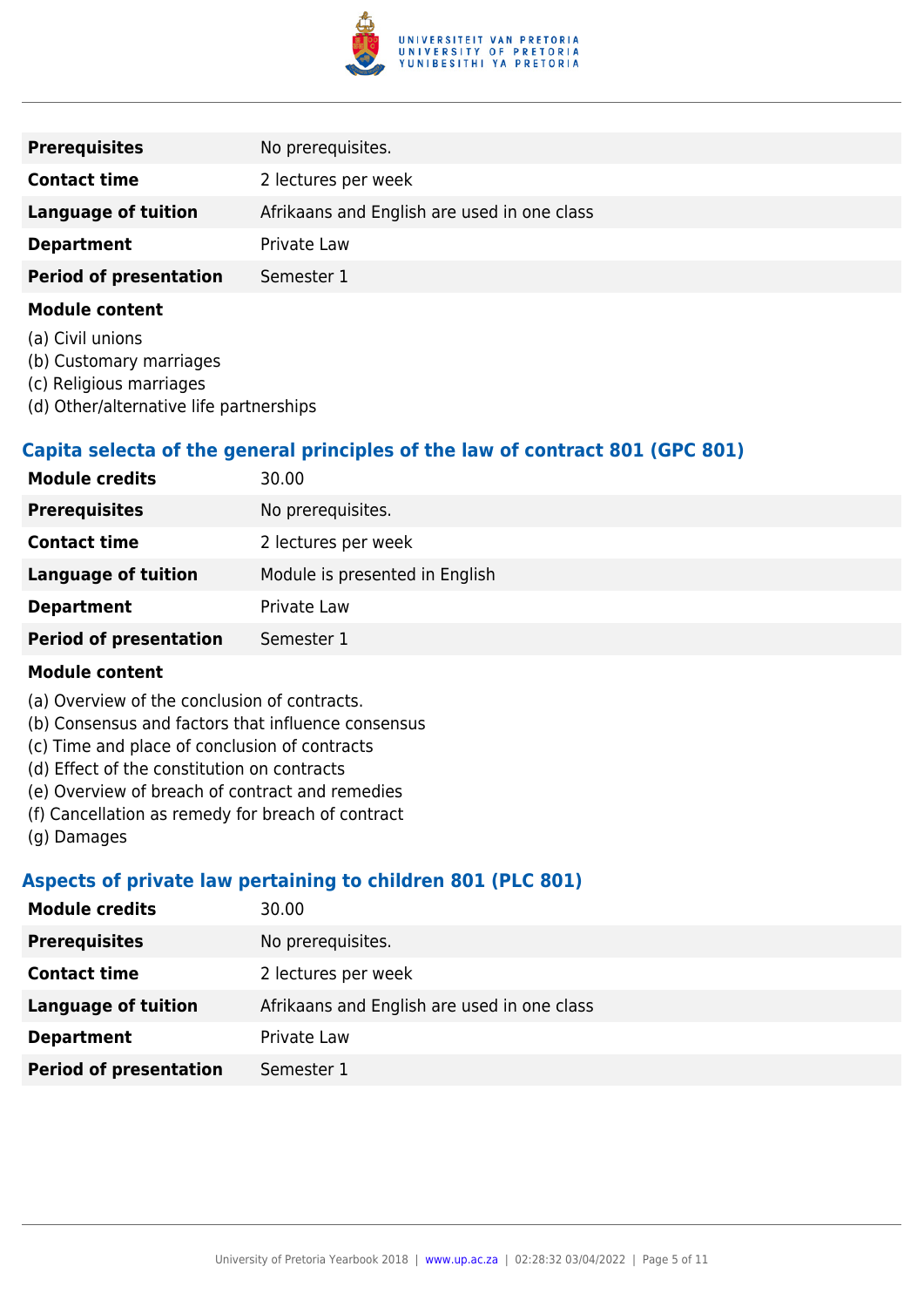

Capita selecta from any of the following:

- (a) Private legal status of children in South Africa
- (b) Parent-child relationship
- (c) Children's rights and parental responsibilities
- (d) Adoption and alternative care
- (e) Reproductive and health-care rights
- (f) The theory of children's rights

#### **Research methodology 801 (RHP 801)**

| 5.00                           |
|--------------------------------|
| No prerequisites.              |
| 8 seminars                     |
| Module is presented in English |
| Jurisprudence                  |
| Semester 1 or Semester 2       |
|                                |

#### **Module content**

- (a) Planning and organising a research project
- (b) Drafting a research proposal: Hypotheses and research question
- (c) Theory in research and methodological approaches to legal research
- (d) Language
- (e) Citation and ethics of citation
- (f) Drafting of chapters and presentation

#### **Law of specific contracts 802 (SKC 802)**

| 30.00                                       |
|---------------------------------------------|
| No prerequisites.                           |
| 2 lectures per week                         |
| Afrikaans and English are used in one class |
| Mercantile Law                              |
| Semester 2                                  |
|                                             |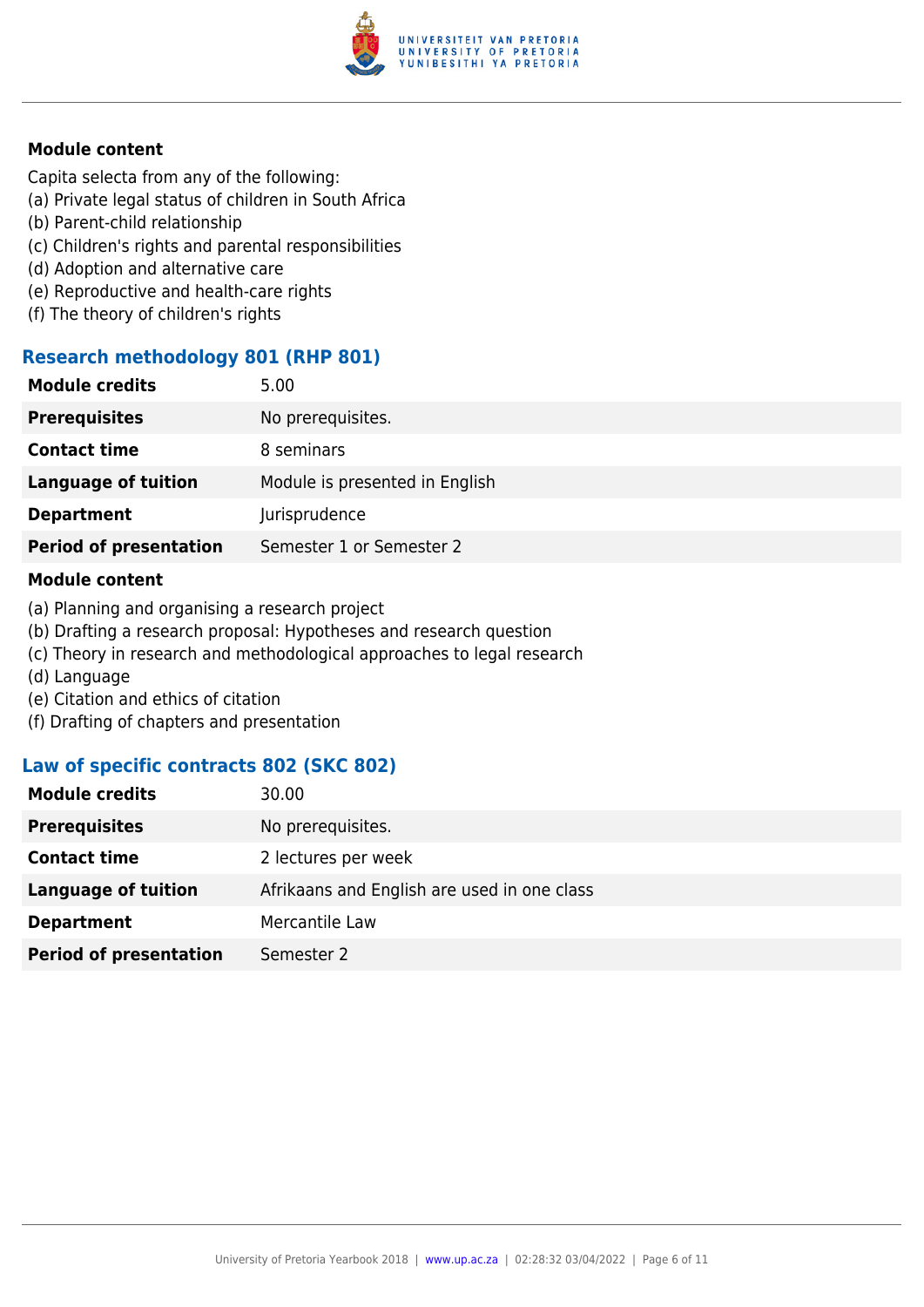

- A. Sale
- 1. General principles
- 2. Capita selecta from:
- (a) Historical background of the deed of sale
- (b) Methods of determining the subject matter: purchase price and thing sold
- (c) Formalities regulations for sale of land
- (d) The Actio Empti, Actio Redhibitoria and Actio Quanti Minoris
- (e) Transfer of ownership and warranty against eviction
- (f) Payment of price: suspensive condition
- (g) Benefit and risk
- B. Lease
- 1. General principles
- 2. Capita selecta from:
- (a) Nature of the contract of lease
- (b) Essentialia
- (c) Rental Housing Act 50 of 1999: nature and powers of rental housing tribunals
- (d) Obligations of the lessor and lessee
- (e) Remedies of the lessor and lessee
- (f) "Huur gaat voor koop"
- (g) Improvements to the leased property: rights, obligations and remedies
- C. Aspects of suretyship and agency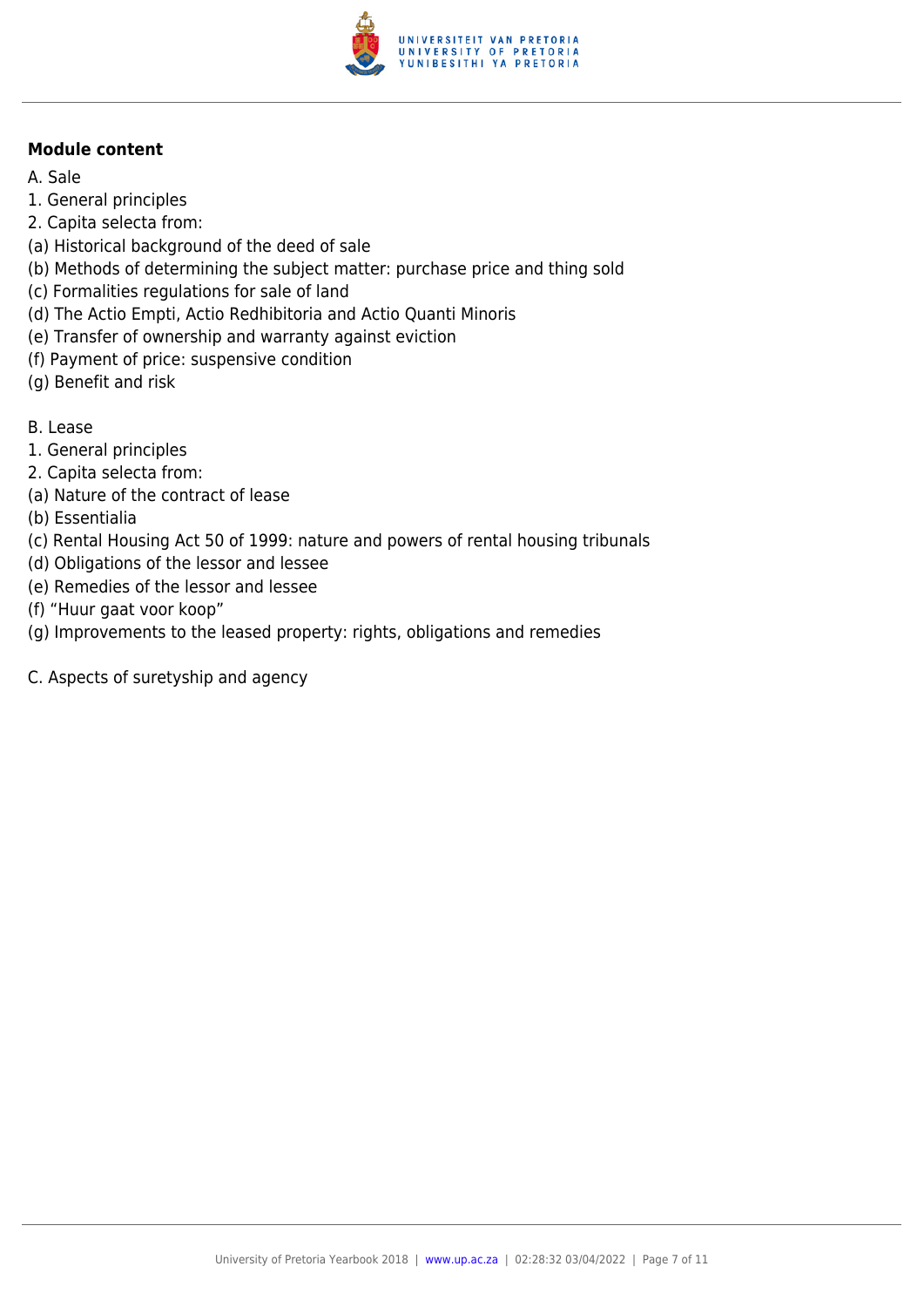

### Curriculum: Final year

**Minimum credits: 100**

### **Core modules**

#### **Aspects of the law of succession 801 (ASC 801)**

| <b>Module credits</b>         | 30.00                                       |
|-------------------------------|---------------------------------------------|
| <b>Prerequisites</b>          | No prerequisites.                           |
| <b>Contact time</b>           | 2 lectures per week                         |
| Language of tuition           | Afrikaans and English are used in one class |
| <b>Department</b>             | Private Law                                 |
| <b>Period of presentation</b> | Semester 1 or Semester 2                    |

#### **Module content**

- (a) General principles of intestate and testate succession
- (b) Formalities and incorporation by reference
- (c) Power of condonation
- (d) Influence of the Constitution on succession
- (e) Pactum successorium and massing
- (f) Aspects of revocation and revival of wills
- (g) Testamentary capacity and capacity to benefit

#### **Aspects of the law of trusts 802 (AVT 802)**

| <b>Module credits</b>         | 30.00                                       |
|-------------------------------|---------------------------------------------|
| <b>Prerequisites</b>          | No prerequisites.                           |
| <b>Contact time</b>           | 2 lectures per week                         |
| <b>Language of tuition</b>    | Afrikaans and English are used in one class |
| <b>Department</b>             | Private Law                                 |
| <b>Period of presentation</b> | Semester 1 or Semester 2                    |

#### **Module content**

- (a) The basic trust-idea and the importance thereof in the formation and administration of trusts
- (b) The trust and other legal institutions; anomalies in the law of trusts
- (c) Essentialia of the trust with the emphasis on problems identified in case law
- (d) The juridical construction of the inter vivos trust a critical evaluation
- (e) The protection of trust beneficiaries with specific reference to the so-called "core elements" of the trust
- (f) Parties to the trust
- (g) The trust and taxation
- (h) The trust as instrument in estate planning

#### **Recognised and alternative life-partnerships 802 (EAL 802)**

**Module credits** 30.00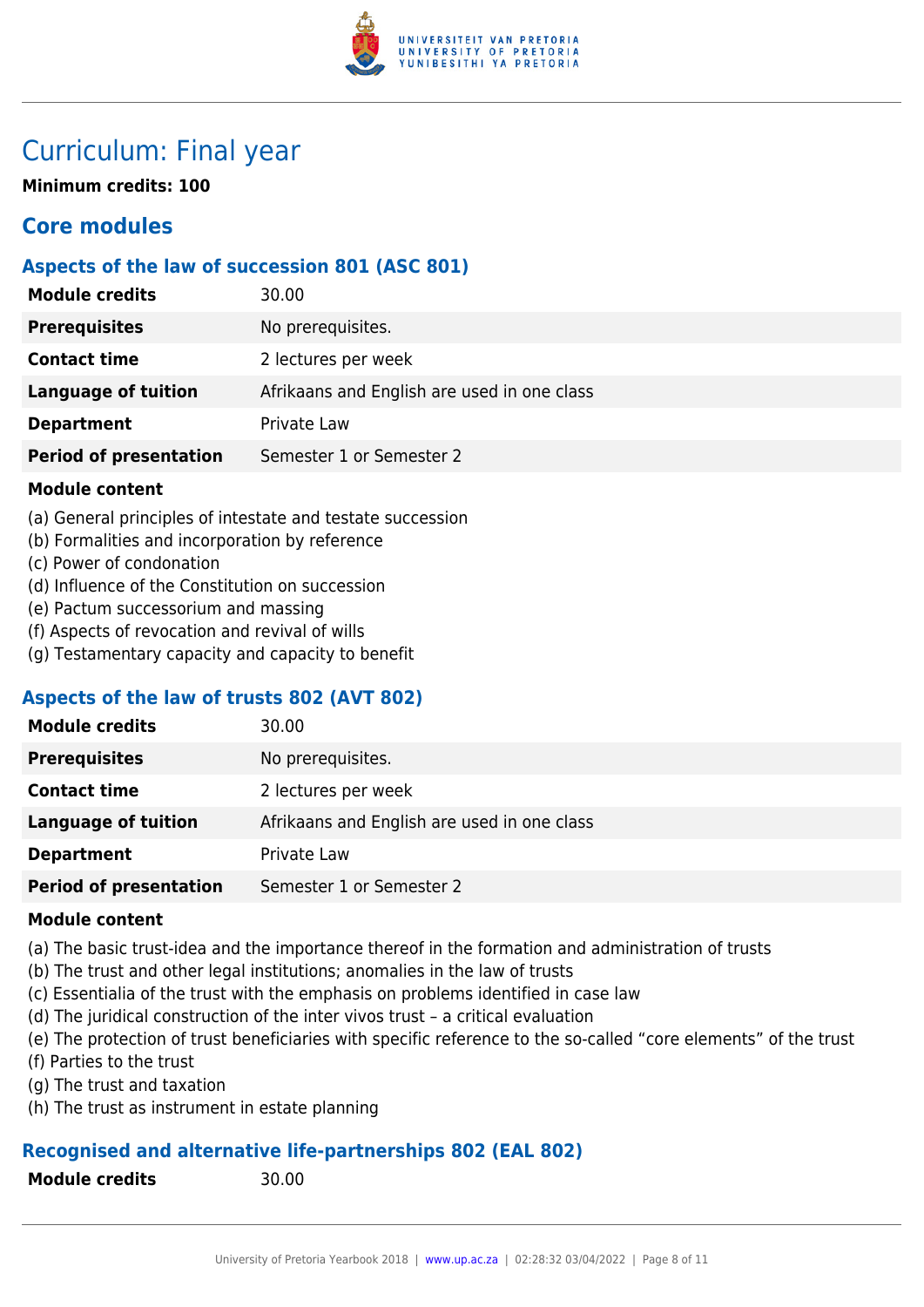

| No prerequisites.                           |
|---------------------------------------------|
| 2 lectures per week                         |
|                                             |
| Afrikaans and English are used in one class |
| Private Law                                 |
| Semester 1                                  |
|                                             |

- (a) Civil unions
- (b) Customary marriages
- (c) Religious marriages
- (d) Other/alternative life partnerships

#### **Capita selecta of the general principles of the law of contract 801 (GPC 801)**

| <b>Module credits</b>         | 30.00                          |
|-------------------------------|--------------------------------|
| <b>Prerequisites</b>          | No prerequisites.              |
| <b>Contact time</b>           | 2 lectures per week            |
| <b>Language of tuition</b>    | Module is presented in English |
| <b>Department</b>             | Private Law                    |
| <b>Period of presentation</b> | Semester 1                     |

#### **Module content**

- (a) Overview of the conclusion of contracts.
- (b) Consensus and factors that influence consensus
- (c) Time and place of conclusion of contracts
- (d) Effect of the constitution on contracts
- (e) Overview of breach of contract and remedies
- (f) Cancellation as remedy for breach of contract
- (g) Damages

#### **Mini-dissertation 800 (MND 800)**

| <b>Module credits</b>         | 100.00                                      |
|-------------------------------|---------------------------------------------|
| <b>Prerequisites</b>          | RHP 801 and RHP 803                         |
| Language of tuition           | Afrikaans and English are used in one class |
| <b>Department</b>             | Law Deans Office                            |
| <b>Period of presentation</b> | Year                                        |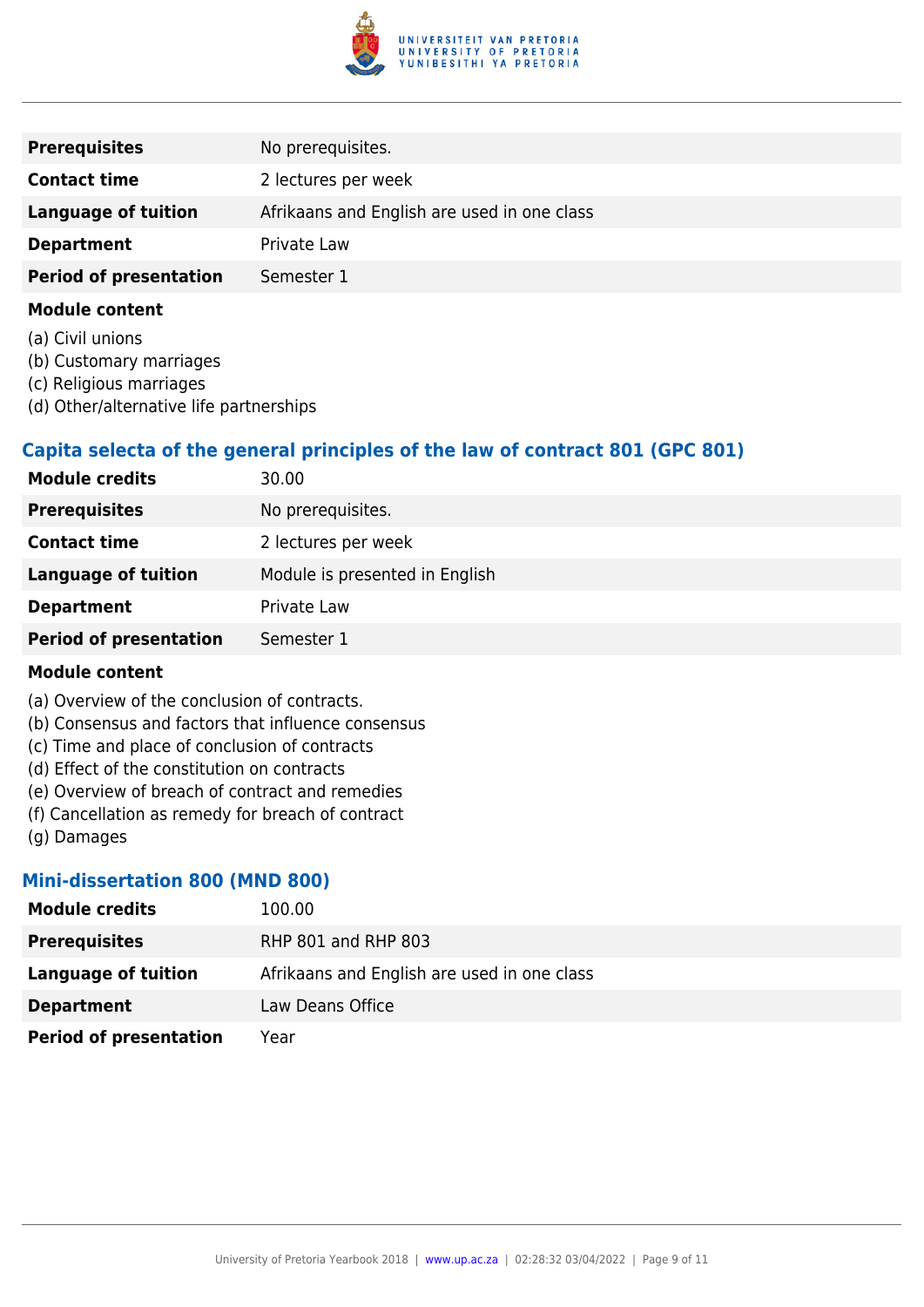

(a) The student must submit a research proposal during his/her first year of registration for the LLM degree to the supervisor prior to commencing with the writing of the mini-dissertation.

(b) A mini-dissertation (MND 800) of 13 000 to 15 000 words inclusive of footnotes but excluding the list of contents and the bibliography, is required. The mini-dissertation must be submitted to the supervisor not later than August of the second year of registration for the LLM programme. The mini-dissertation must deal with the subject content of one of the modules or a combination of the modules registered for by the student for his/her LLM degree. Any request for an extension of the period for submission of the mini-dissertation may only be granted by the Dean on recommendation of the LLM Committee

#### **Aspects of private law pertaining to children 801 (PLC 801)**

| <b>Module credits</b>         | 30.00                                       |
|-------------------------------|---------------------------------------------|
| <b>Prerequisites</b>          | No prerequisites.                           |
| <b>Contact time</b>           | 2 lectures per week                         |
| <b>Language of tuition</b>    | Afrikaans and English are used in one class |
| <b>Department</b>             | Private Law                                 |
| <b>Period of presentation</b> | Semester 1                                  |

#### **Module content**

Capita selecta from any of the following:

- (a) Private legal status of children in South Africa
- (b) Parent-child relationship
- (c) Children's rights and parental responsibilities
- (d) Adoption and alternative care
- (e) Reproductive and health-care rights
- (f) The theory of children's rights

#### **Research proposal 803 (RHP 803)**

| <b>Module credits</b>         | 5.00                                        |
|-------------------------------|---------------------------------------------|
| <b>Prerequisites</b>          | No prerequisites.                           |
| Language of tuition           | Afrikaans and English are used in one class |
| <b>Department</b>             | Law Deans Office                            |
| <b>Period of presentation</b> | Year                                        |

#### **Module content**

Development and presentation of a research proposal. (A research proposal must be submitted to the supervisor and accepted in the first semester of the second year of study before the student will be allowed to register for the mini-dissertation.)

#### **Law of specific contracts 802 (SKC 802)**

| <b>Module credits</b> | 30.00             |
|-----------------------|-------------------|
| <b>Prerequisites</b>  | No prerequisites. |